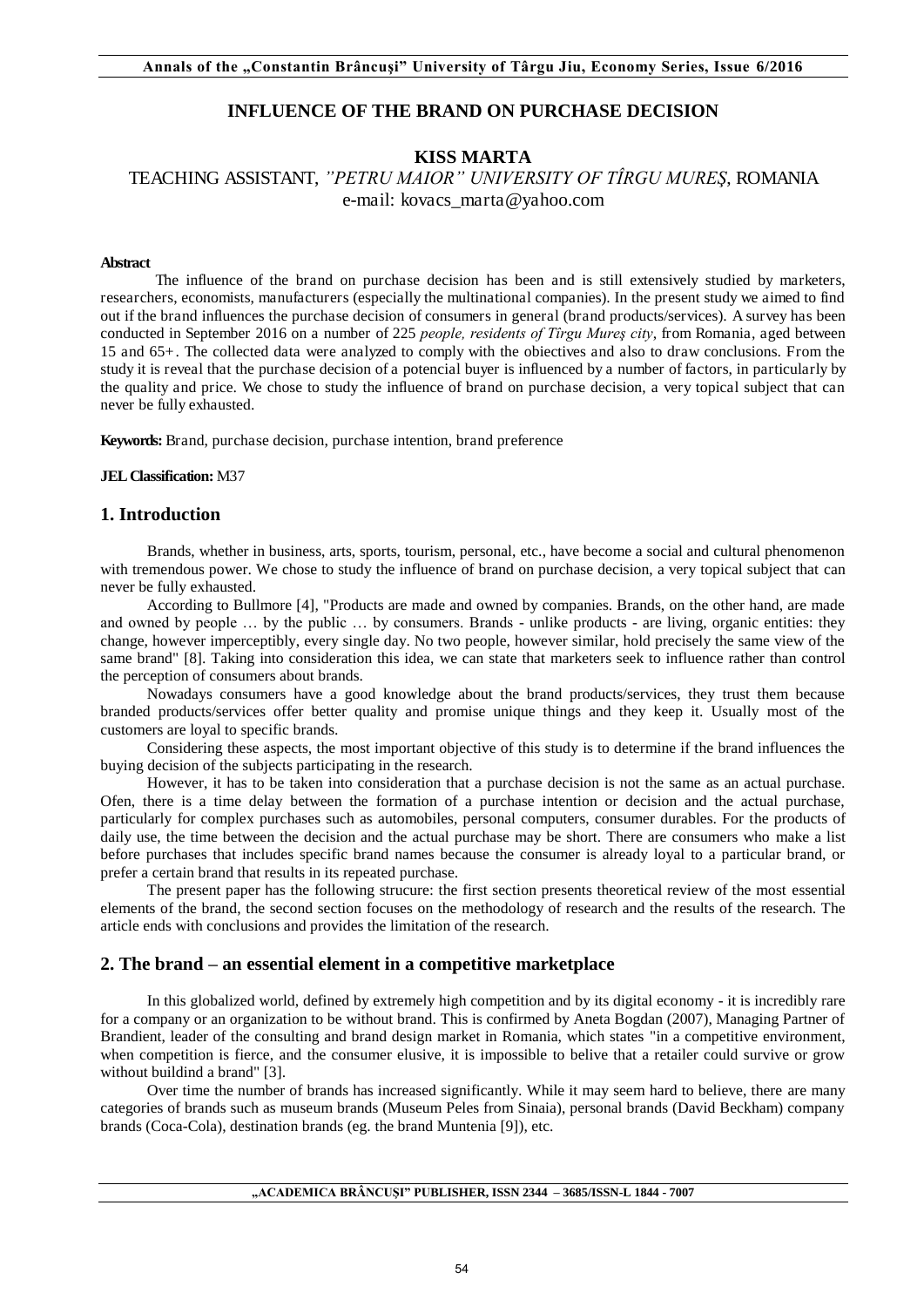### **Annals of the "Constantin Brâncuşi" University of Târgu Jiu, Economy Series, Issue 6/2016**

However, it is not easy to define what a brand is, along with how to create, manage and value it. Numerous definitions given to the concept of brand in the literature can be grouped into one of two ways. The first set of definitions focuses on some of the elements that make up a brand. For example, American Marketing Associations [1] in 1960 defines brand as "a name, term, design, symbol, or a combination of them, intended to identify the goods or services of one seller or group of sellers and to differentiate them from competitors" [7]. This definition suggests that brand is the responsibility of marketing department and it has to be legally protected by national or regional offices to be used exclusively by the owner.

The second set of definitions describes the associations that come to people mind when they think about it. Franzen and Bouwman (2001) state that a brand is a network of associations with a (brand) name in the brain of a person [10]. Brands, according to this view, are pieces of information, meanings, experiences, emotions, images, intentions, etc. interconnected by neural links of varying strength. According to Robert Heath theory, these associations can exert a strong influence on the decision about whitch brand to choose, even if we are not consciously awere of them or do not actively analyse their meaning [8]. We can find studies that have shown that brand associations influence consumer preference and behaviour [2] [11].

The brand is inextricably linked to the business, because creating a brand may start in the marketing department, but the consumer experience (which can be a decisive fact in the purchasing decision) occurs only when they interact with the brand.

The brand, besides the fact that it is inextricably linked to the business, affects business performance. Business performance is based on the behavior of customers, whether they choose or not to buy a particular product or service. And that behavior is based very much on the perception customers have of the brand, how relevant it is to them and how differentiated it is from the other brands in the same category [6].

The brand can be viewed from the perspective of consumers, but also in terms of companies or manufacturing companies. Table no. 1 presents two different views about the brand.

| Table no. 1. The auvantages offered by brain to both parties |                                  |  |
|--------------------------------------------------------------|----------------------------------|--|
| <b>Consumers</b>                                             | <b>Manufacturers</b>             |  |
| A better identification of source of product                 | Means of legal protection        |  |
| Reducing the risk of purchasing                              | Uniqueness                       |  |
| Reducing the cost of search                                  | Differentiation from competitors |  |
| Promise                                                      | Source of competitive advantage  |  |
| Quality representation                                       | Source of profit                 |  |
| Trust                                                        |                                  |  |
| Reputation                                                   |                                  |  |
| Assignment of responsibility to product maker                |                                  |  |

#### **Table no. 1. The advantages offered by brand to both parties**

To be memorable and visible, and meet consumer expectations, brands need to differentiate between them, to promise unique and relevant things and be reliable.

In this way, consumers will not be disappointed and they know that can be sure in the durability and the quality of brand purchased. The satisfaction that the consumer receives in exchange for the aquisition of a brand can be a decisive reason in purchasing decision.

Emotionally charged brands influence our purchase decision not only more powerful but also more time [8]. Brands help people to make a choice and to take decisions on purchasing a product or service.

### **3. Method and results**

The research was done on a representative sample of 225 people (quantitative research), the residents of Tîrgu Mureş city, Romania. As a form of research we used the statistical survey, and the research was conducted during the period of  $4<sup>th</sup>$  to  $25<sup>th</sup>$  September 2016.

In Table no. 2 there are presented the demographic informations of the respondents. Two demographic factors that influence consumer purchase decision were considered in this study: age and genders. The survey shows that majority of the respondents were female, respectively 79%. Sample has been selected randomly without any bias and all the respondents are people who in the last month have purchased a brand at least once.

| Table no. 2 Demographic miormanous or the respondents |         |                  |                    |
|-------------------------------------------------------|---------|------------------|--------------------|
| <b>Variables</b>                                      | Options | <b>Frequency</b> | Percentage $(\% )$ |
|                                                       | Female  |                  |                    |
| Gender                                                | Male    |                  |                    |
|                                                       | 15-24   |                  |                    |
| Age                                                   | 25-34   |                  |                    |
|                                                       | 35-44   |                  |                    |

**Table no. 2 Demographic informations of the respondents**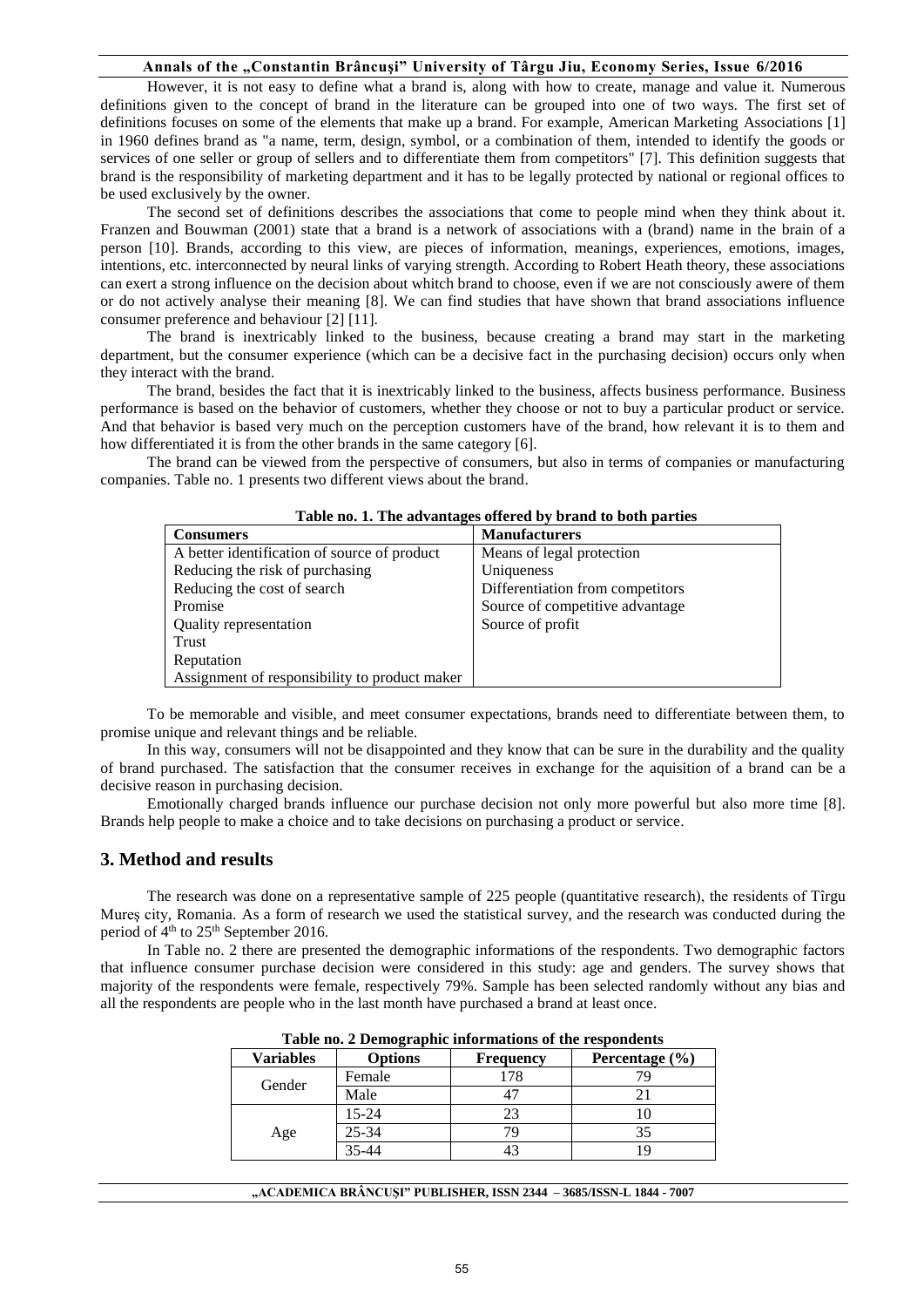#### **Annals of the "Constantin Brâncuşi" University of Târgu Jiu, Economy Series, Issue 6/2016**

| $A \subseteq \subseteq A$<br>40-04 | --<br>ັບ |  |
|------------------------------------|----------|--|
| 55-64                              |          |  |
| JJ+                                |          |  |

To find out if consumers prefer to choose branded products/services when making a purchases (assuming that they would afford them financially), respondents are being asked about their perceptions towards branded products/services.

| Table no. 3 Freierence for a brand |                  |                    |  |
|------------------------------------|------------------|--------------------|--|
| <b>Options</b>                     | <b>Frequency</b> | Percentage $(\% )$ |  |
| Always                             | 118              | 52                 |  |
| Frequently                         | 64               | 28                 |  |
| Sometimes                          | 39               |                    |  |
| Never                              |                  |                    |  |

**Table no. 3 Preference for a brand** 

The majority (52%) of the respondents answered that they always prefer branded products/services. The number of those who said that they never preferred branded products/services is the lowest (2%), it is almost insignificant, fact which shows the high needs of today consumers.

But it has to be taken into consideration that respondent's preference for a particular brand does not mean that they will purchase that brand. The majority of the consumers prefer to purchase branded products/services because brand represents the symbol of quality, confers status and confidence.

The purchase decision of a potencial buyer is influenced by a number of factors, namely past experiences, brand, quality and price. Therefore, we formulated the following question: "What attributes are you considering when buying a certain brand in general?".

| <b>Attribute</b>               | <b>Frequency</b> | Percentage $(\% )$ |
|--------------------------------|------------------|--------------------|
| Price of the products/services | 24               |                    |
| Ouality                        | 21               |                    |
| Both, price and quality        | 138              |                    |
| The brand name                 | 30               |                    |
| Design                         |                  |                    |
| Other attributes               |                  |                    |

**Table no. 4 The most important attributes of the respondents**

As we can see in Table no. 4, the price-quality relationship is the most important factor in purchase decision. Consumers who are satisfied with the quality and price will have a positive attitude towards the brand, and this will increase purchase intent and future actual purchase.

Answers to the following questions are given in Table no. 5, "If you consider that branded products/services have better quality, are you willig to pay more for them? ".

| . wwie nol e aant hammenego of me fedi |    |  |
|----------------------------------------|----|--|
| Yes, always                            |    |  |
| Often                                  |    |  |
| Sometimes                              | 30 |  |
| No, never                              |    |  |

|  |  |  |  |  | Table no. 5 The willingness of the respondents |
|--|--|--|--|--|------------------------------------------------|
|--|--|--|--|--|------------------------------------------------|

The majority of the consumers appreciate known brands for better quality and they are agree to pay more for them.

Question that gives us another insight into people's reactions regarding to a new brand: "I am willing to try new products from companies I trust".

### **Table no. 6 Consumer's reaction regarding to a new brand**

| Yes, I agree                      | 112 |
|-----------------------------------|-----|
| No, I dont agree                  |     |
| I agree, but it's not always true | 86  |

Further, the respondents were asked how many brands they normally consider before taking final buying decision. 23% of the respondents consider only one brand when they take purchasing decision, 48% answered that they considered two different brands and 17% respondents considered three brands. Only 12% of the respondents answered that they compared four different brands before taking their final purchasing decision.

#### **"ACADEMICA BRÂNCUŞI" PUBLISHER, ISSN 2344 – 3685/ISSN-L 1844 - 7007**